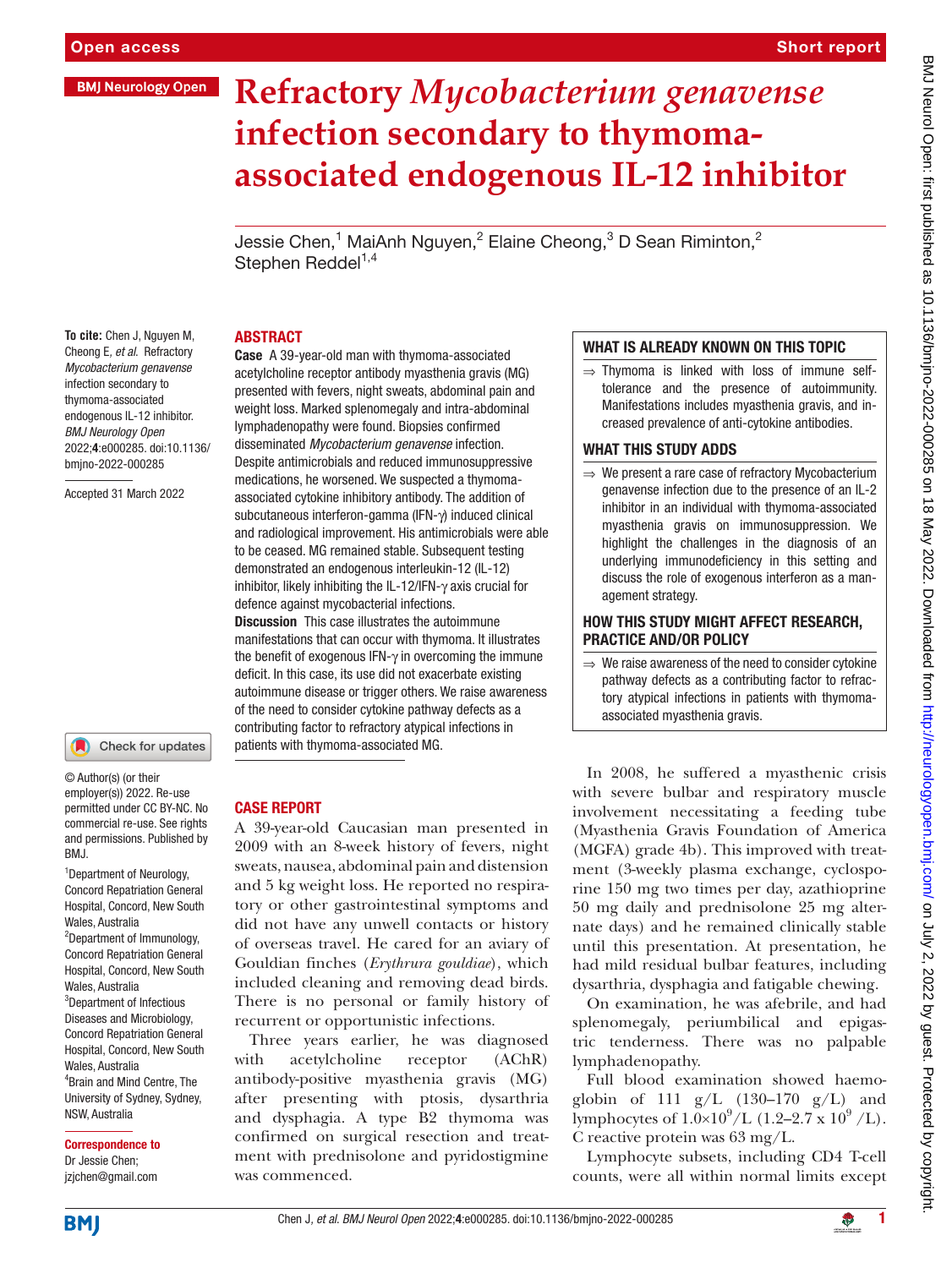for reduced CD19 pan B-cell count at  $0.03\times10^9/\mathrm{L}$  (0.05–  $0.41\times10^{9}/L$ ). Immunoglobulin levels were not reduced, and HIV screen was negative. Bacterial and mycobacterial blood cultures were unrevealing.

CT scan demonstrated splenomegaly (15 cm) and periaortic and mesenteric lymphadenopathy with no evidence of thymoma recurrence or residual thymic tissue. Gastroscopy showed a macroscopically abnormal duodenum with a fine, nodular appearance. Gastric and duodenal biopsies revealed broad, shortened villi ([figure](#page-1-0) 1A) and marked diffuse to confluent infiltrates of histiocytes in the lamina propria. Innumerable acidfast bacilli were seen on Ziehl-Neelsen stain [\(figure](#page-1-0) 1B)*. Mycobacterium genavense* was identified on molecular sequencing, leading to a diagnosis of disseminated *M. genavense* infection in an immunocompromised patient. Empirical therapy with rifampicin, ethambutol, moxifloxacin and clarithromycin was started. Cyclosporine and azathioprine were discontinued and the frequency of plasma exchange was increased with sequential intravenous immunoglobulin.

Despite treatment, interval abdominal CT scan revealed progressive splenomegaly (17.8 cm) and intra-abdominal lymphadenopathy, raising concerns of refractory infection or lymphoma, as well as potential splenic rupture. Further biopsies of the mesenteric lymph nodes, stomach and duodenum demonstrated countless mycobacteria, consistent with ongoing infection. Drug sensitivities were unavailable as *M. genavense* could not be cultured.

Following a multidisciplinary discussion, subcutaneous interferon-gamma (IFN-γ) was trialled, resulting in substantial fever. Dose was reduced to induce only lowgrade fevers and chills (25 μg three times a week). Over the next 12 months, the patient's symptoms resolved. Repeat CT scan demonstrated a reduction in the degree of splenomegaly and intra-abdominal lymphadenopathy. Antimicrobials were slowly weaned off over 6 years and he remains well 11 years later, with controlled myasthenia.

Given the rare opportunistic infection*,* stored and newly collected blood samples were investigated for cytokine antibodies producing immunodeficiency. Due to ease of use and wide availability, the tuberculosis IFN-γ release assay was used to screen for reduced IFN-γ production. After incubation, a multiplex assay was used to measure cytokine production within the supernatant. The patient's sample showed a markedly reduced IFN-γ response to mitogen stimulation compared with healthy controls ([figure](#page-1-0) 1C). Moreover, the analysis also revealed a reduced concentration of interleukin-12  $(IL-12).$ 

Research-based inhibition studies showed that adding the patient's sample to IL-12p40 resulted in inhibition of analyte recovery at sample concentrations above 1:16 ([figure](#page-1-0) 1D), suggesting the presence of an IL-12p40 inhibitor. This inhibitory effect was similar to that seen with ustekinumab, a human monoclonal antibody specifically directed against the p40 subunit shared by IL-12 and IL-23. Interestingly, plasma exchange did not substantially



<span id="page-1-0"></span>Figure 1 (A) Duodenal biopsy-H&E stain. (B) Duodenal biopsy—Ziehl-Neelsen stain (400×) showing numerous, almost confluent acid-fast bacilli (dark purple areas indicated by asterisk). (C) Cytokine production in response to mitogen stimulation. (D) Inhibition of IL-12p40 detection. Detection of IL-12p40 is completely inhibited when patient plasma is added at dilutions of 1:16 and above. Monoclonal antibodies were used as controls: Ustekinumab (anti-IL-12/23, positive control) and infliximab (anti-tumour necrosis factor-alpha (TNF-α), irrelevant negative control). Inhibition was compared with healthy human immunoglobulin. (E) Amount of IL-12p40 recovered after mixing serum samples with different dilutions of IL-12p40. This showed that our patient's samples prevented recovery of IL-12p40, with no difference pre- and post-plasma exchange (PLEX). (These red and green lines are overlapping on the graph.) IFN-γ, interferon-gamma; IL-12, interleukin-12.

reduce inhibition [\(figure](#page-1-0) 1E), suggesting that the patient had a very high inhibitor concentration.

## **DISCUSSION**

*M. genavense* is a fastidious, non-tuberculous mycobacterium that is ubiquitous in the environment. It has been isolated from tap water,<sup>1</sup> birds including Gouldian

႕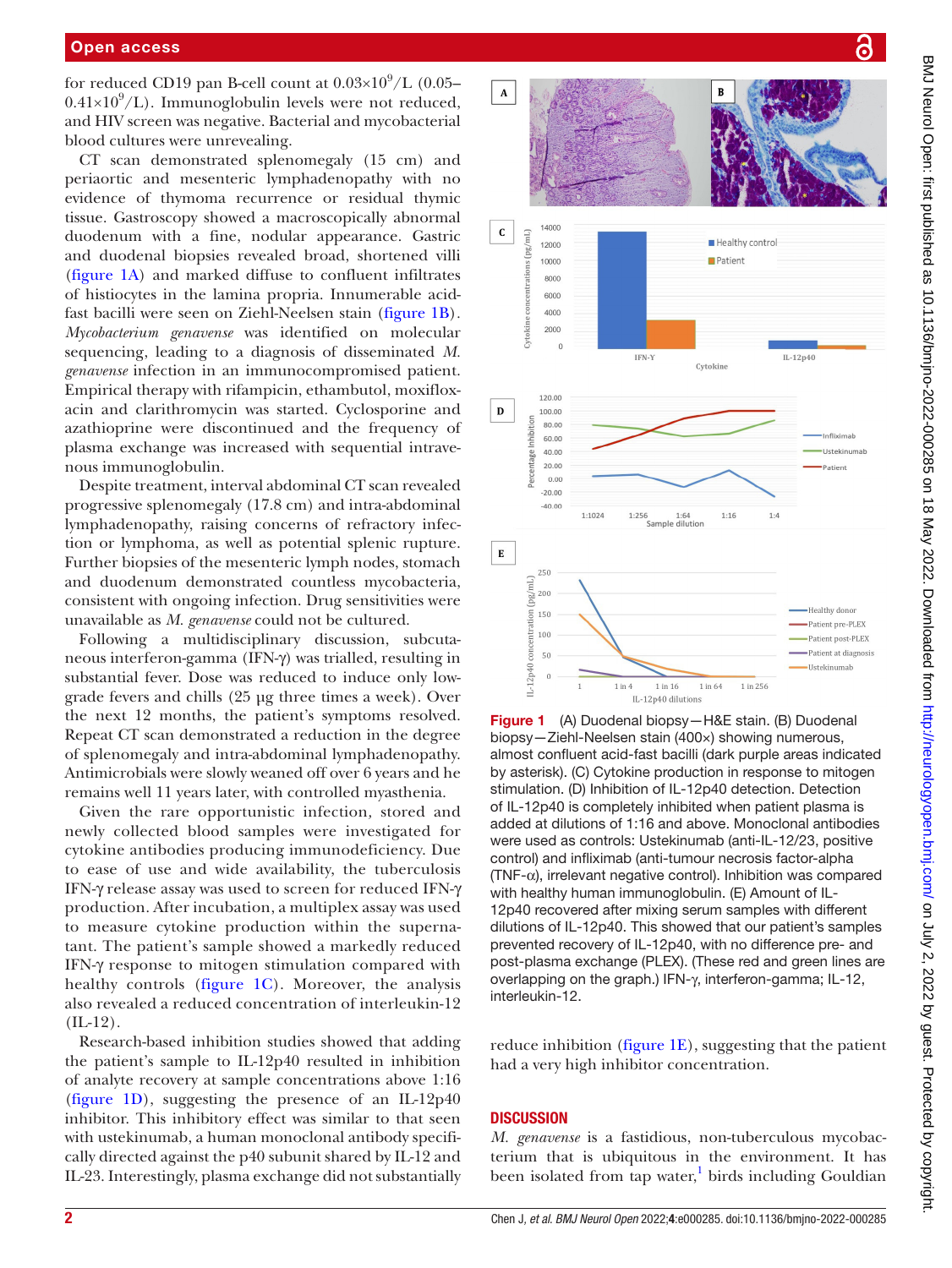finches<sup>[2](#page-3-1)</sup> and the gastrointestinal tract of healthy individuals.[3](#page-3-2) Unlike *Mycobacterium avium* complex, *M. genavense* infections tend to affect the gastrointestinal tract.<sup>[4](#page-3-3)</sup>

*M. genavense* was first recognised as an opportunistic infection in HIV-affected individuals with a CD4 count of <100 cells/µL. More recently, infections have been reported in individuals with cellular immunodeficiency, including solid organ transplant recipients, those with haematological malignancies and those on immunemodulating medications.[5 6](#page-3-4) To date, infections with *M. genavense* have not been reported in individuals with thymoma.

The IL-12/IFN-γ axis plays a central role in defending against mycobacterial infections by bridging the innate and adaptive immune response.<sup>578</sup> After encountering mycobacteria, antigen-presenting cells secrete IL-12, which induces the activation and differentiation of T and NK cells and stimulates them to produce IFN-γ. IFN-γ then activates macrophages leading to increased tumour necrosis factor-alpha (TNF-α) production. This step is vital to granuloma formation and the destruction of ingested mycobacteria within macrophages.<sup>9 10</sup>

Anti-IL-12 antibodies disrupt this axis by preventing IL-12-mediated induction of IFN- $\gamma$ ,<sup>11 12</sup> resulting in poor clearance of mycobacteria by macrophages.<sup>13</sup> Although IFN-γ may be produced through IL-12-independent pathways, the concentrations are too low to prevent mycobacterial infection or reactivation, as shown in patients with inherited defects of IL-12 pathway.<sup>[8 9 14](#page-3-8)</sup> Furthermore, a higher threshold of bacteria may be required to induce macrophage and T-cell responses.<sup>13</sup> These may explain why some individuals with impaired immunity present late, with a high burden of mycobacterial disease.

In this case, we initially attributed the *M. genavense* infection to the potent immunosuppression that the patient was receiving for his MG. Persistent ongoing infection despite reduced immunosuppression and 8 months of antimicrobials prompted an evaluation into possible IL-12/IFN-γ axis defects. This suspicion was confirmed by the reduced IFN-γ production seen in the IFN-γ release assay.

Subsequent laboratory analysis revealed an inhibitory factor against IL-12, similar to ustekinumab. This inhibitor likely accounted for the patient's failure to clear the mycobacterial infection. The absence of fever and demonstration of mycobacterial-laden macrophages on biopsy prior to exogenous IFN-γ administration supports a functional impediment caused by the IL-12 inhibitor on endogenous IFN-γ production.

As M. genavense could not be cultured,<sup>15</sup> multidrug resistance cannot be excluded as a cause for treatment failure. However, the identification of an IL-12 inhibitor and the prompt response to exogenous IFN-γ make this less likely.

Thymoma has been linked with the loss of immune selftolerance and the presence of autoimmunity, with MG being the most well-described association. Individuals with thymoma have also been found to have an increased frequency of anticytokine antibodies, including those

against IFN- $\alpha$ , IL-17, IL-12 and IL-22.<sup>[16 17](#page-3-10)</sup> Given the level of these anticytokine antibodies neither correlate with the AChR antibody titre or the clinical severity of  $MG<sub>16</sub>$  $MG<sub>16</sub>$  $MG<sub>16</sub>$ <sup>16</sup> the control of myasthenic symptoms does not preclude new or ongoing anticytokine antibody production. As our patient had a prior thymectomy and no evidence of residual thymic tissue on imaging, we postulate that the anti-IL-12 inhibitor identified in our case was being produced in a non-thymic lymph organ and that immunosuppression was unable to suppress its production. This hypothesis is supported by a prior study reporting persistent anti-IL-12 antibody despite thymectomy and immunosuppression with prednisolone.<sup>18</sup>

The decision to use exogenous IFN-γ to overcome a presumed IL-12/IFN-γ blockade was based on data reported by others.[19](#page-3-12) In our case, only a low dose of IFN-γ was required to elicit an inflammatory response and facilitate clearance of *M. genavense*. This observation makes the presence of an endogenous IFN-γ autoantibody unlikely, as this would have necessitated much higher doses of IFN-γ to achieve a clinical response. The use of IFN-γ is associated with a theoretical risk of destabilising control of MG by increasing pathogenic AChR antibody production.<sup>12</sup> Fortunately, this did not occur.

Serious opportunistic infections are not common in patients with thymoma-associated MG despite the high frequency of anticytokine antibodies and concurrent use of immunosuppressive agents. It has been postulated that (1) the targets of anticytokine antibodies and their corresponding titres are different between individuals; (2) the biological activity of an antibody in vivo is heterogeneous depending on epitope specificity and whether the antibodies are binding or neutralising; and (3) the overlapping human cytokine pathways, with inbuilt redundan-cies, may partially compensate for possible defects.<sup>[11 12](#page-3-6)</sup>

Diagnostic tests for cytokine antibodies are not routinely available despite its potential utility. Neutralising autoantibodies against type I interferons were recently shown to be present at disease onset in at least 10% of patients with life-threatening COVID-19 pneumonia, compared with  $0\%$  in patients with asymptomatic or mild disease,  $20$ suggesting that the presence of anticytokine antibodies may be more frequent than assumed.

In summary, we present a rare case of refractory *M. genavense* infection due to the presence of an IL-12 inhibitor in an individual with thymoma-associated MG on immunosuppression. We highlight the challenges in the diagnosis of an underlying immunodeficiency in this setting and discuss the role of exogenous IFN-γ as a management strategy. We also raise awareness of the need to consider cytokine pathway defects as a contributing factor to refractory atypical infections, even in patients who are receiving immunosuppression.

**Contributors** JC contributed to acquisition of data and drafting the manuscript. MN contributed to conception of the work, acquisition of data, analysis and interpretation of data. DSR, EC and SR contributed to conception of the work and interpretation of data. All authors contributed to revision of the manuscript for important intellectual content and approved the version to be published.